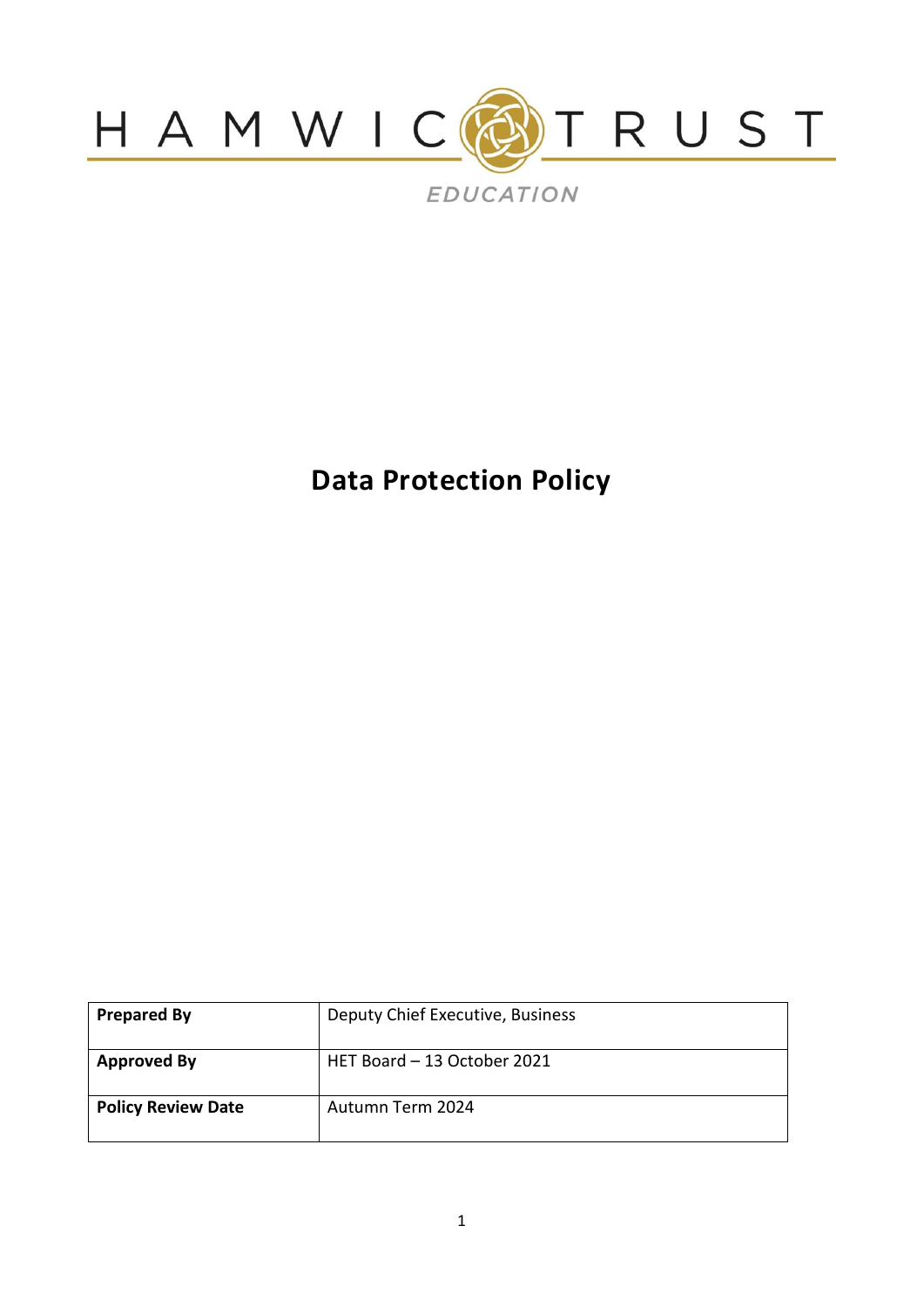### **Contents**

| 1.  |                                                                                               |  |
|-----|-----------------------------------------------------------------------------------------------|--|
| 2.  |                                                                                               |  |
| 3.  |                                                                                               |  |
| 4.  |                                                                                               |  |
| 4.1 |                                                                                               |  |
| 5.  |                                                                                               |  |
| 6.  |                                                                                               |  |
| 6.1 |                                                                                               |  |
| 7.  |                                                                                               |  |
| 8.  |                                                                                               |  |
| 9.  |                                                                                               |  |
| 10. |                                                                                               |  |
|     |                                                                                               |  |
|     |                                                                                               |  |
|     | Appendix 3: Data Breach Procedure for Hamwic Education Trust (the "Trust") and its schools 13 |  |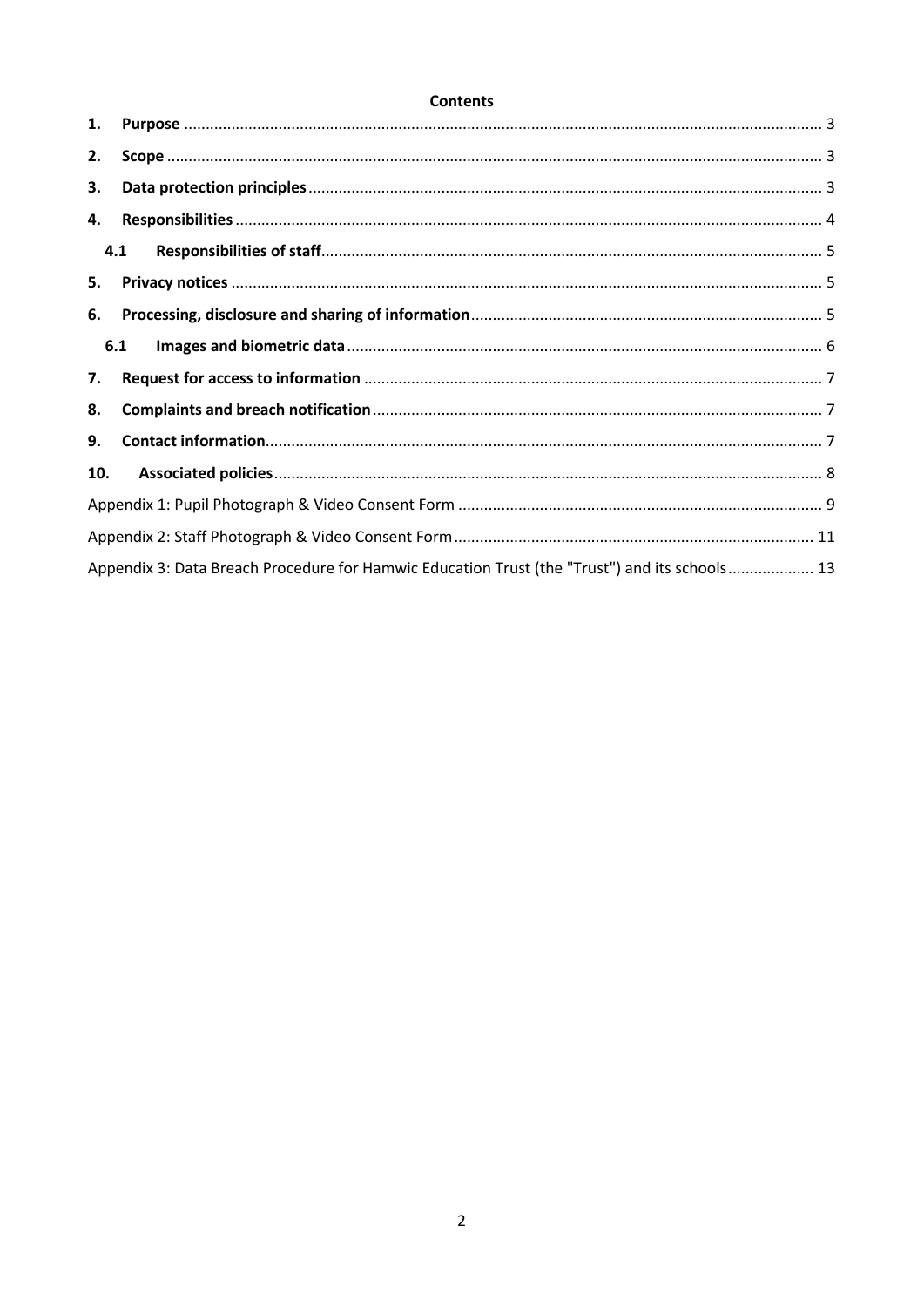## **1. Purpose**

<span id="page-2-0"></span>The UK General Data Protection Regulation (the "UK **GDPR**"), lays down rules to protect personal privacy and uphold the rights of an individual (the "**Data Protection Rules**"). The Data Protection Rules apply to anyone who "processes" (e.g. handles or has access to) personal data of an individual.

This Policy is intended to ensure that personal information is processed properly and securely and in accordance with the Data Protection Rules. It will apply to personal information regardless of the way it is used, recorded and stored and whether it is held in paper files or electronically.

# **2. Scope**

<span id="page-2-1"></span>This Policy applies to all individuals and schools in Hamwic Education Trust, company number 10749662 (the "**Trust**"). For the purposes of this Policy, the term "**staff**" means all employees within the Trust and their schools including permanent, fixed-term and temporary staff, as well as governors, third party representatives, agency workers and volunteers engaged with the Trust.

# **3. Data protection principles**

<span id="page-2-2"></span>The UK GDPR provides seven data protection principles, which the Trust will follow to ensure good data handling.

- 1) **Lawfulness, fairness and transparency**: Personal data shall be processed fairly, lawfully and in a transparent manner;
- 2) **Purpose limitation:** Personal data shall be obtained only for one or more specified, explicit and legitimate purposes and not further processed in a way that is incompatible with those purposes (unless it is for archiving purposes in the public interest, statistical purposes or scientific or historical research purposes);
- 3) **Data minimisation:** Personal data shall be adequate, relevant and limited to what is necessary for its processing purposes;
- 4) **Accuracy:** Personal data shall be accurate and where necessary kept up to date, and every reasonable step must be taken to ensure that data which is inaccurate is erased or rectified without delay;
- 5) **Storage limitation:** Personal data shall not be kept in a form which allows the identification of individuals for longer than is necessary for the purpose for which it is processed (unless it is solely for archiving purposes in the public interest, statistical purposes or scientific or historical research purposes and appropriate security measures have been implemented);
- 6) **Integrity and confidentiality:** Personal data shall be processed in a manner that ensures its security, using appropriate technical and organisational security measures, in order to protect against unauthorised or unlawful processing and against accidental loss, destruction or damage; and
- 7) **Accountability:** The organisation in control of the data is responsible for compliance with the other principles and must be able to demonstrate compliance with them.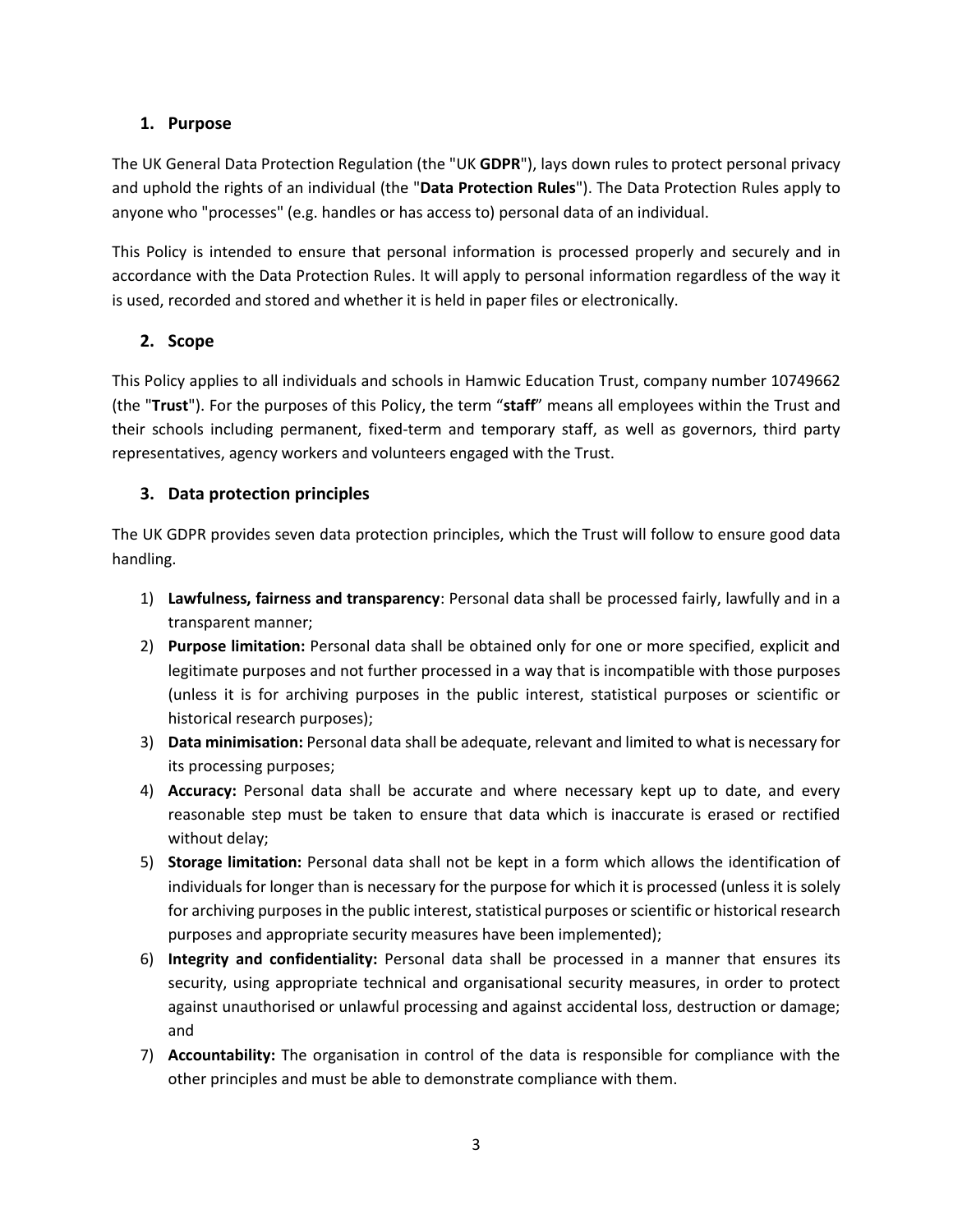# **4. Responsibilities**

<span id="page-3-0"></span>The Trust is responsible for the activities of all of the schools in the Trust, even though some functions are delegated to school leaders and/or local governing bodies. The Trust is the legal entity responsible for the processing of personal data by the schools within the Trust and is therefore the data controller.

The data protection rules require certain organisations to appoint a Data Protection Officer ("**DPO**") giving them prescribed responsibilities. The Data Protection Officer for the Trust is Gemma Carr, Deputy CEO (Business). The DPO will have overall responsibility for monitoring the Trust's compliance with the data protection rules. The DPO's responsibilities will include, but are not limited to, the following tasks:

- Informing and advising the Trust and its employees including keeping the Trust's Board up to date with any changes to the way the schools process data;
- Taking steps to promote individuals' awareness of why the Trust need their personal information, how the Trust will use it and with whom the Trust may share it;
- Setting out clear procedures for responding to data subject rights request including subject access requests;
- Arranging appropriate data protection training for staff, governors and volunteers so they are aware of their responsibilities;
- Ensuring that staff, governors and volunteers are aware of this Policy and are following it;
- Ensuring that new software or new services for the Trust and schools are compliant, and providing advice regarding data protection impact assessments; and
- To act as the contact point for the Information Commissioner's Office (ICO) and to cooperate with the ICO.

The Trust will ensure that the DPO is provided with resources and support to fulfil all of their responsibilities. Individuals may contact the DPO regarding any issues relating to the processing of their data by the Trust or the exercise of any of their rights in relation to it. Contact details for the DPO can be found at the end of this Policy, in the 'Contact Information' section.

The Trust's Board can delegate the day-to-day responsibility for monitoring compliance with the data protection rules and this policy to the School Leader in each school, who will appoint a Data Compliance Officer ("**DCO**"). Although the DPO will have overall responsibility for monitoring the compliance of the Trust with the Data Protection Rules and this Policy, the DCO will be responsible within their school for the following tasks:

- Ensuring that individuals are made aware of the privacy notices as and when any information is collected;
- Checking the quality and accuracy of the information held by the school;
- Applying the Trust's records retention schedule to ensure that information is not held longer than necessary by the school (the schedule can be found by visiting the Trust's intranet);
- Ensuring that when information is authorised for disposal, it is done so appropriately;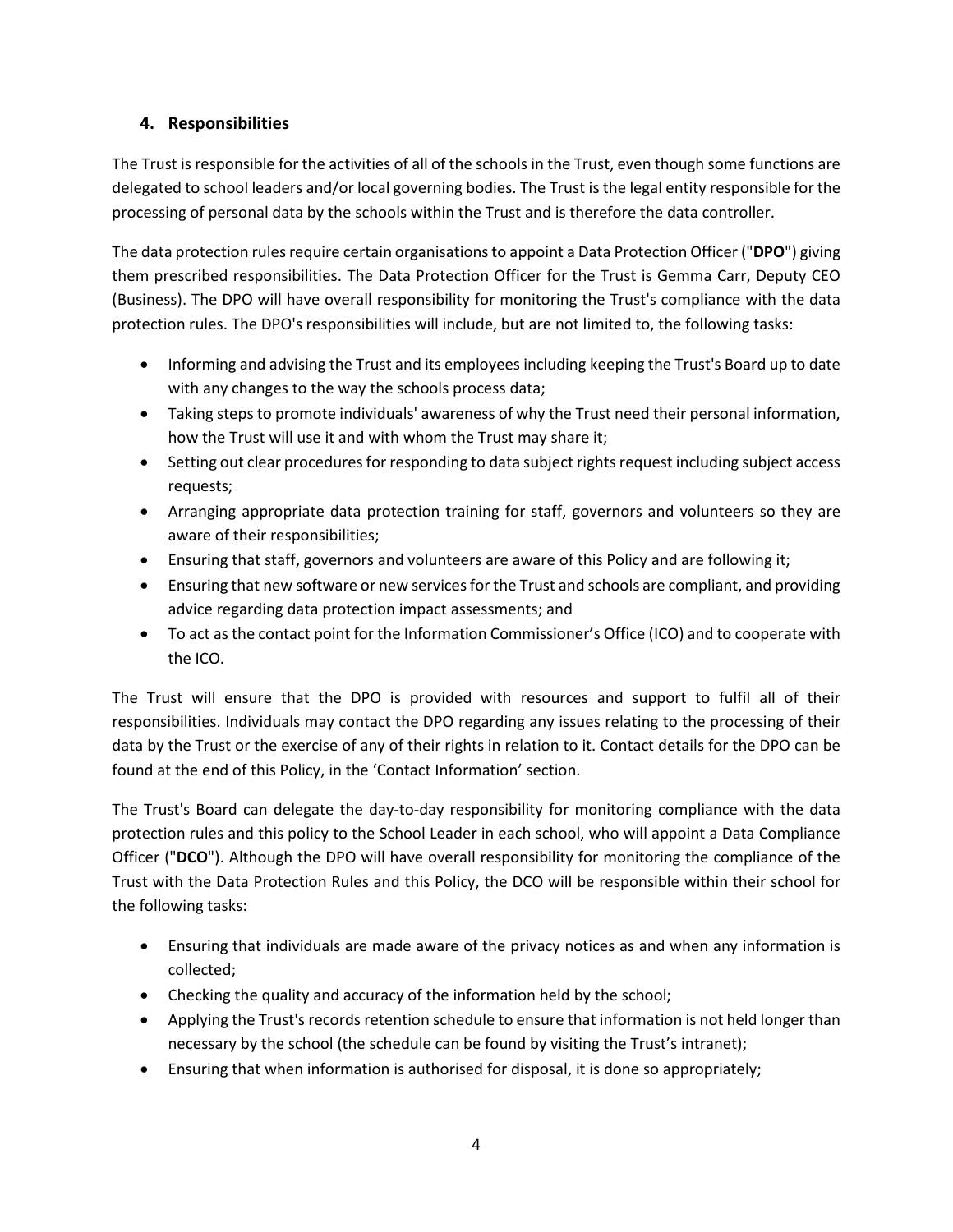- Ensuring that appropriate security measures are in place to safeguard personal information, whether it is held in paper files or electronically;
- Only sharing personal information when it is necessary, legally appropriate to do so and in accordance with the Privacy Notices; and
- Ensuring that staff in the school are aware of this Policy and are following it.

The Trust will renew its registration with the Information Commissioner's Office (ICO) if and when necessary and pay any fees due to the ICO.

## **4.1 Responsibilities of staff**

All staff are responsible for ensuring that:

- <span id="page-4-0"></span>Any personal data that they hold is kept securely;
- Personal information is not disclosed orally, in writing, via web pages or by any other means, accidentally or otherwise, to any unauthorised third party;
- Information or data about pupils is only shared with other staff as necessary and only by secure methods (such as the secure email provider); and
- Any additional associated policies and documents are complied with (see sectio[n 10\)](#page-7-1).

# **5. Privacy notices**

<span id="page-4-1"></span>When any information is collected about individuals, they must be made aware of the privacy notices. The privacy notices provide information about what, why and how information is processed.

# **6. Processing, disclosure and sharing of information**

The Trust processes personal data for a number of different purposes including:

<span id="page-4-2"></span>

| <b>Lawful Ground for Processing</b>                                                        | <b>Examples</b>                                                                                                                    |  |  |
|--------------------------------------------------------------------------------------------|------------------------------------------------------------------------------------------------------------------------------------|--|--|
| Where consent is given                                                                     | Posting photographs of a pupil on the<br>school or the Trust website<br>Taking fingerprints for catering purposes                  |  |  |
| Where it is necessary for the performance of a<br>contract to which an individual is party | An employee's bank details in order to<br>process their pay                                                                        |  |  |
| Where it is necessary for compliance with a legal<br>obligation                            | Passing on pupil information to the<br>Department for Education<br>Passing on pupil information to the local<br>authority          |  |  |
| Where it is necessary to protect the vital interests<br>of an individual                   | Passing on information about a pupil's<br>serious health condition to the NHS or a<br>health professional where there is a risk of |  |  |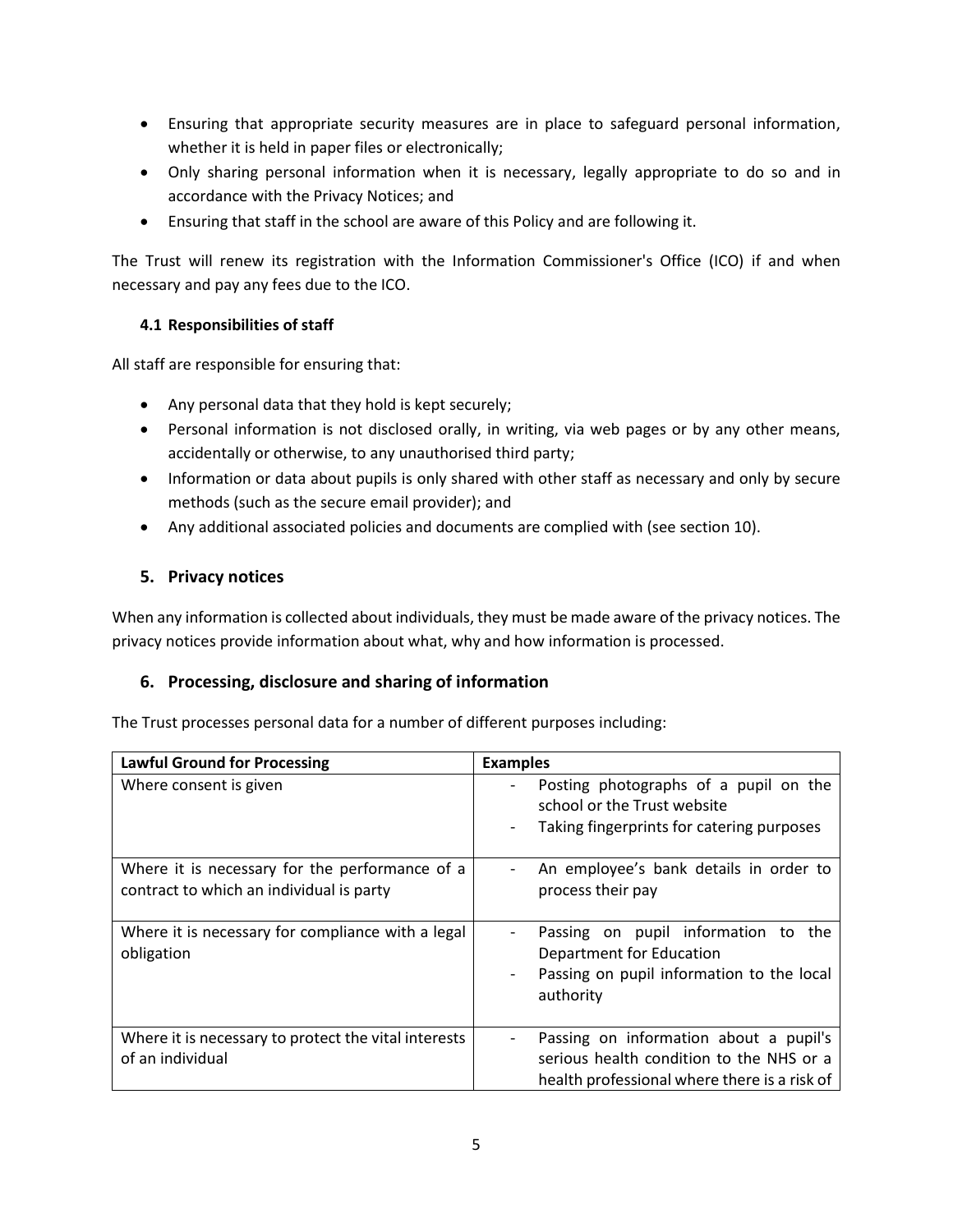|                                                                           | death or serious injury to that pupil or<br>another individual                                                                              |
|---------------------------------------------------------------------------|---------------------------------------------------------------------------------------------------------------------------------------------|
| Where it is necessary for performance of a task in<br>the public interest | Updating and maintaining a<br>pupil's<br>educational record as the pupil develops<br>and progresses<br>Carrying out safeguarding activities |

The Trust may also share data that they hold with members of staff, relevant parents/guardians, other schools within the Trust, local authorities, the Department for Education, Ofsted, statutory bodies and other authorities where it is necessary to do so or where we are permitted to do so, e.g. for the prevention of crime, to health professionals and examination bodies or any other body that the Trust or the school deems appropriate. Any sharing of data must be in accordance with the data protection rules, this policy and the privacy notices.

If the Trust, or any of its' schools, receives enquiries from third parties, particularly by telephone, it is important to be careful about what data is disclosed. The following steps should be followed:

- Ensure the identity of the person making the enquiry is verified and check whether they are entitled to receive the information they have requested;
- Require the third party to put their request in writing in order to verify their identity and their entitlement to the data requested;
- If in doubt, refer the request to the DPO of the Trust;
- When providing information to a third party, do so only in accordance with the Data Protection Rules, the Privacy notices and this Policy; and
- Consider if a parent or guardian should have access to a pupil's information or whether the pupil is old enough to make any request themselves.

## **6.1 Images and biometric data**

- *Management Information System –* Where personal information and images are stored.
- <span id="page-5-0"></span> *Websites –* Where personal information, including images, is placed on the Trust's or the school's website, consent will be sought from the individual as appropriate.
- *Photographs* Permission will be sought from the individual by the Trust or the school before photographs of the individual are used or displayed, including in the school prospectus, newsletter or any other such publication where they can be clearly identified individually.
- **CCTV** Where a school uses CCTV, it is responsible for ensuring procedures for use are in compliance with the CCTV Policy, the Data Protection Policy and with the ICO guidance <https://ico.org.uk/media/1542/cctv-code-of-practice.pdf> and [https://ico.org.uk/for](https://ico.org.uk/for-organisations/guide-to-data-protection/guide-to-the-general-data-protection-regulation-gdpr/encryption/encryption-scenarios/#12)[organisations/guide-to-data-protection/guide-to-the-general-data-protection-regulation](https://ico.org.uk/for-organisations/guide-to-data-protection/guide-to-the-general-data-protection-regulation-gdpr/encryption/encryption-scenarios/#12)[gdpr/encryption/encryption-scenarios/#12](https://ico.org.uk/for-organisations/guide-to-data-protection/guide-to-the-general-data-protection-regulation-gdpr/encryption/encryption-scenarios/#12)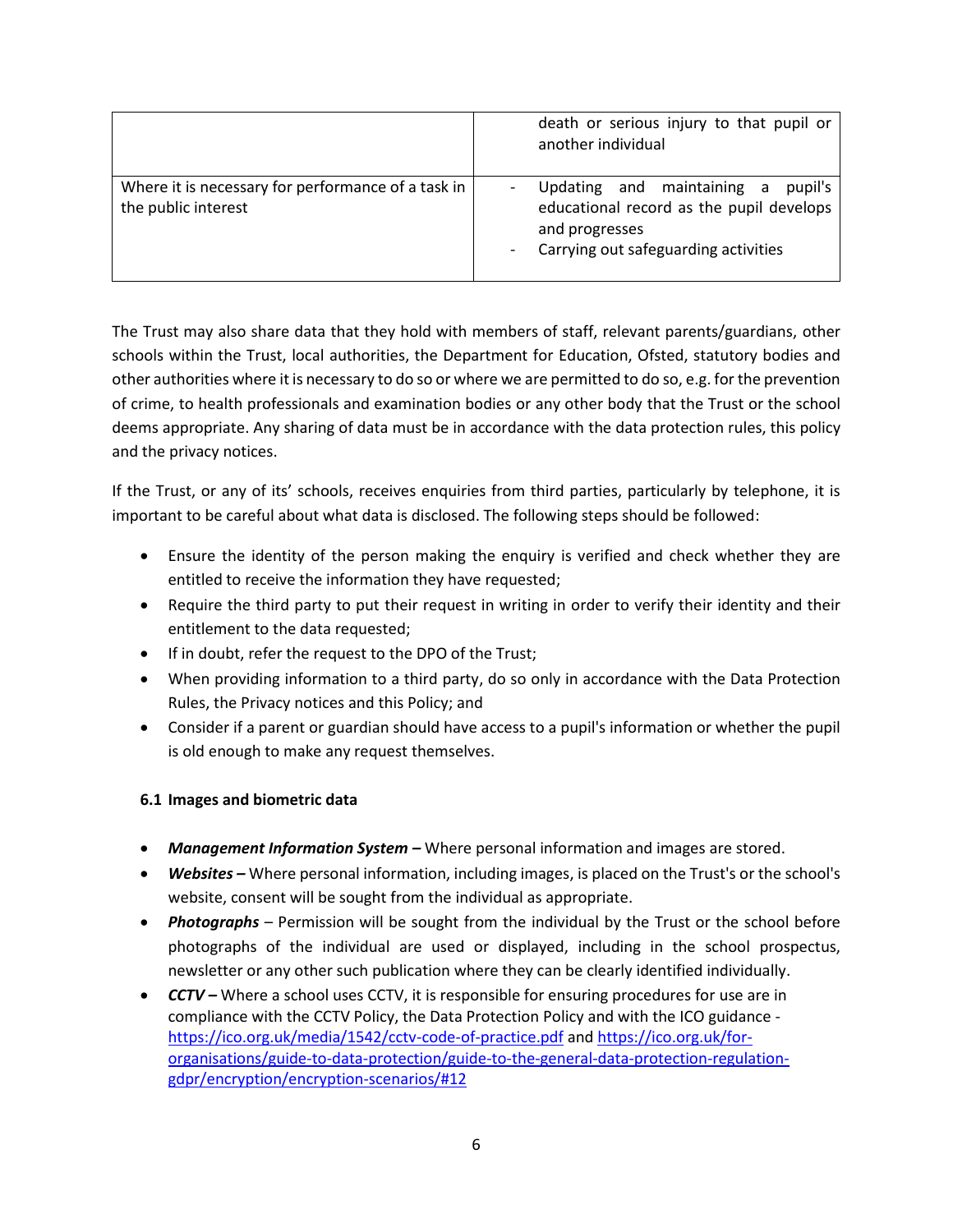- *Fingerprints –* Where fingerprint records are taken from secondary pupils for catering or similar purposes, explicit consent will be sought from the individual as appropriate.
- *Social Media –* Where personal information, including images, is placed on the Trust or school's social media platforms e.g. Facebook/Twitter/LinkedIn, etc., consent will be sought from the individual as appropriate.

# **7. Request for access to information**

<span id="page-6-0"></span>Any person whose personal information is held by the Trust or any of its' schools has a right to ask for access to this information. These requests will be free of charge. Any requests must be made to the school's DCO or the Trust's DPO. A response to any such request will be processed within one month from the date on which the request was received.

The right to make a subject access request is the pupil's right. Parents/guardians are only entitled to access information about their child (by making a request) if the child is unable to act on their own behalf, e.g. because the child is not mature enough to understand their rights or if the child has given their consent. If you are unsure about whether or not to provide information about a pupil to a parent or guardian, please speak to your DCO or the Trust's DPO before providing any information.

Requests that fall under the Freedom of Information Act 2000 will be dealt with in accordance with the Trust's Freedom of Information Policy.

More information and detailed guidance can be found by visiting [www.ico.gov.uk.](http://www.ico.gov.uk/)

Individuals also have other legal rights under the data protection rules, including to object to and restrict processing in certain circumstances, right to have personal data erased and to have inaccurate personal data corrected. More information on these rights can be found in the privacy notices under "Requesting access to personal data".

## **8. Complaints and breach notification**

Complaints should be made following the Trust's Complaints Procedure found on the website [www.hamwic.org.](http://www.hamwic.org/)

<span id="page-6-1"></span>Information about how the Trust and its schools will deal with data breaches, including who staff should contact if they believe there may have been a data breach, can be found in the Trust's Data Breach Procedure (Appendix 3). The Data Protection Rules contain requirements about handling of breaches, which the Trust must comply with, so please ensure that you immediately report any potential breaches in accordance with the Data Breach Procedure.

## **9. Contact information**

<span id="page-6-2"></span>The first point of contact is the DCO for your school (INSERT DCO NAME AND EMAIL). If the DCO is unavailable, you should contact the Trust's DPO.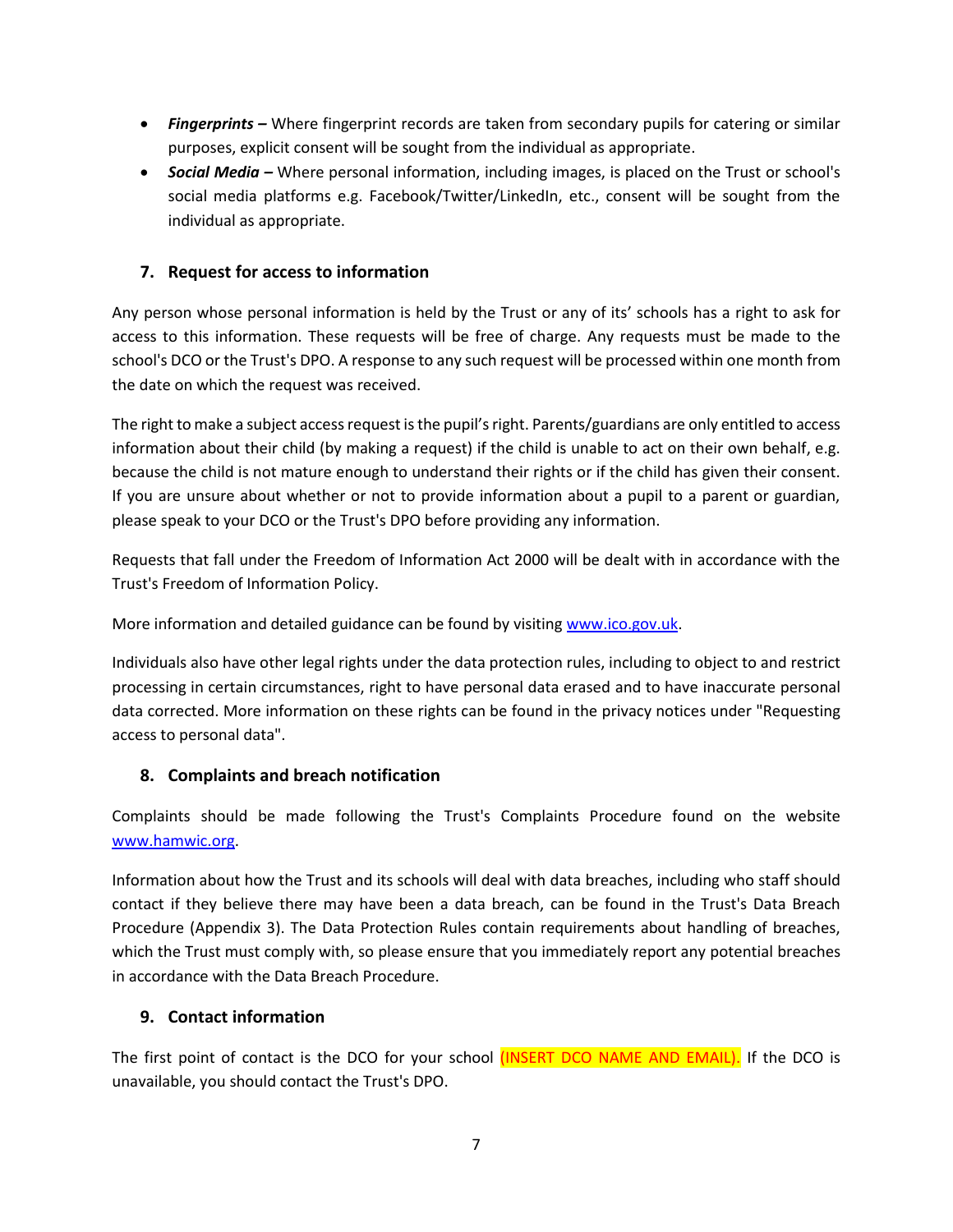The data protection registration number for Hamwic Education Trust is ZA265013. A copy of the registration can be found a[t https://ico.org.uk/ESDWebPages/Entry/ZA265013.](https://ico.org.uk/ESDWebPages/Entry/ZA265013)

The Trust's DPO is Gemma Carr, Deputy CEO (Business), who can be contacted by email at compliance@hamwic.org, by telephone on 023 8078 6833, or at the following address:

Hamwic Education Trust, Unit E, The Mill Yard, Nursling Street, Southampton, Hampshire SO16 0AJ

## <span id="page-7-1"></span>**10. Associated policies**

- Freedom of Information Policy
- <span id="page-7-0"></span>Complaints Procedure
- Acceptable Use of IT Policy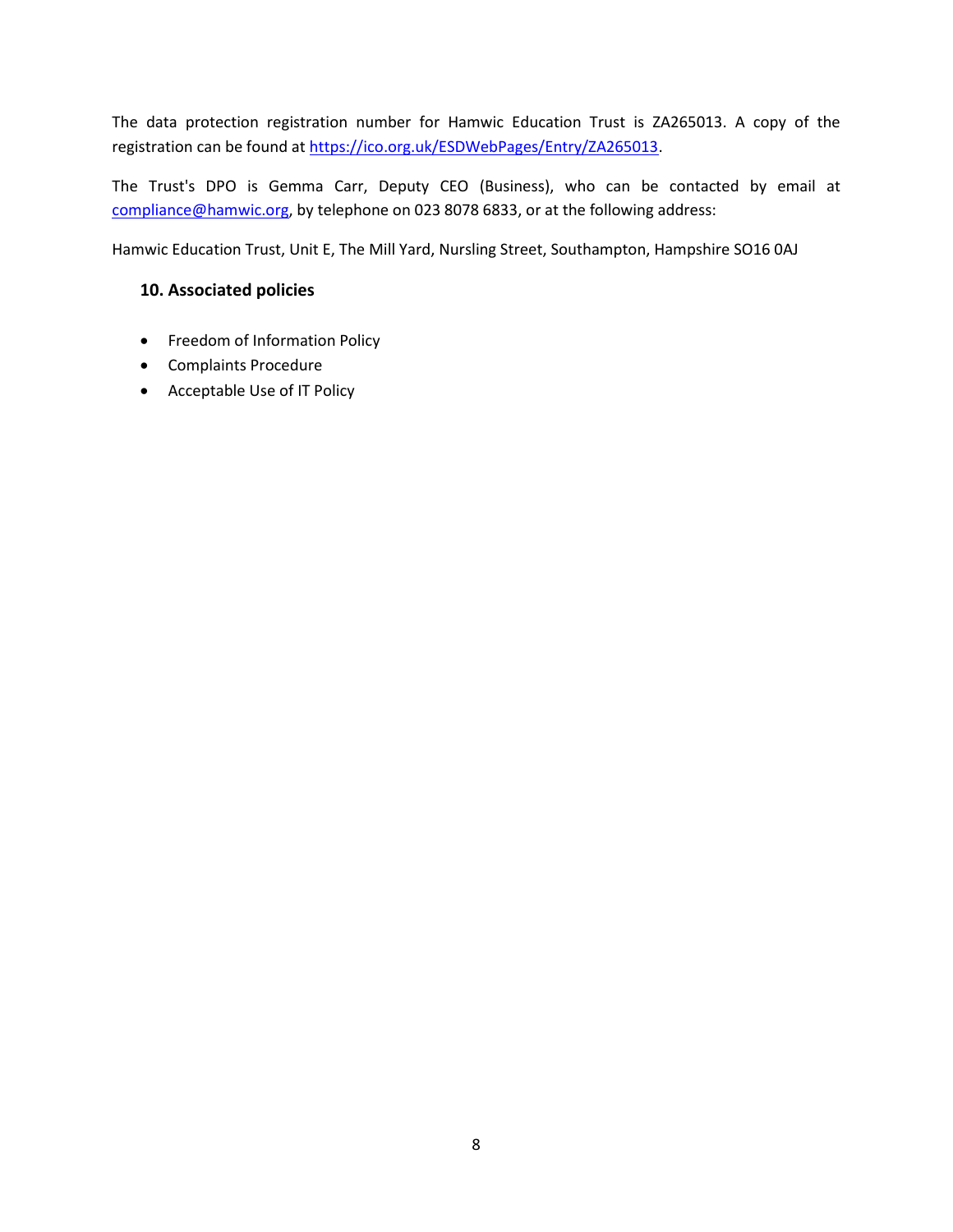## INSERT SCHOOL LOGO

#### **Appendix 1: Pupil Photograph & Video Consent Form**

#### **PUPIL DIGITAL PHOTOGRAPHS AND/OR VIDEOS CONSENT FORM**

<span id="page-8-0"></span>Occasionally, we may take photographs of the pupils at our school. We may use these images in our school's prospectus, other printed publications, websites, social media platforms (e.g. Facebook, Twitter, etc.) and/or on display boards.

We may also take videos for educational use and/or use as evidence for Ofsted. These videos may potentially also be used in websites, social media platforms and display screens.

Hamwic Education Trust may also use the photographs/videos of pupils in publications, publicity materials and internet platforms.

We may also send the images to the news media (or they may come into the school and take pictures/videos), who may use them in printed publications and on their website, and store them in their archive. They may also syndicate the photos to other media for possible use, either in printed publications, or on websites, or both. When we submit photographs and information to the media, we have no control on when, where, if or how they will be used.

#### **Terms of Use**

- We will take all reasonable measures to ensure the images are used solely for the purposes for which they are intended. However, we cannot guarantee this and take no responsibility for the way images are used by other websites or publishers, or for any consequences arising from publication.
- We will not use the personaldetails of a pupil, including their full name, alongside a photographic image on our website, in our school prospectusor in any other printed publicationswithout good reason, for example, we may include the full name of a pupil in a newsletter to parents if the pupil has won an award.
- If we name a pupil in the text, we will not use a photograph of that child to accompany the article without good reason.
- We will make every effort to ensure that we do not allow images to be taken of any children for whom we do not have permission or who are 'at risk' or disallowed from having their photographs taken for legal or social reasons.
- We may use group or class photographs or footage with very general labels e.g. 'maths lesson'.

#### **Consent**

I give permission for my child's image to be used in school e.g. Bromcom/SIMS, Books, Notice Boards, etc. YES / NO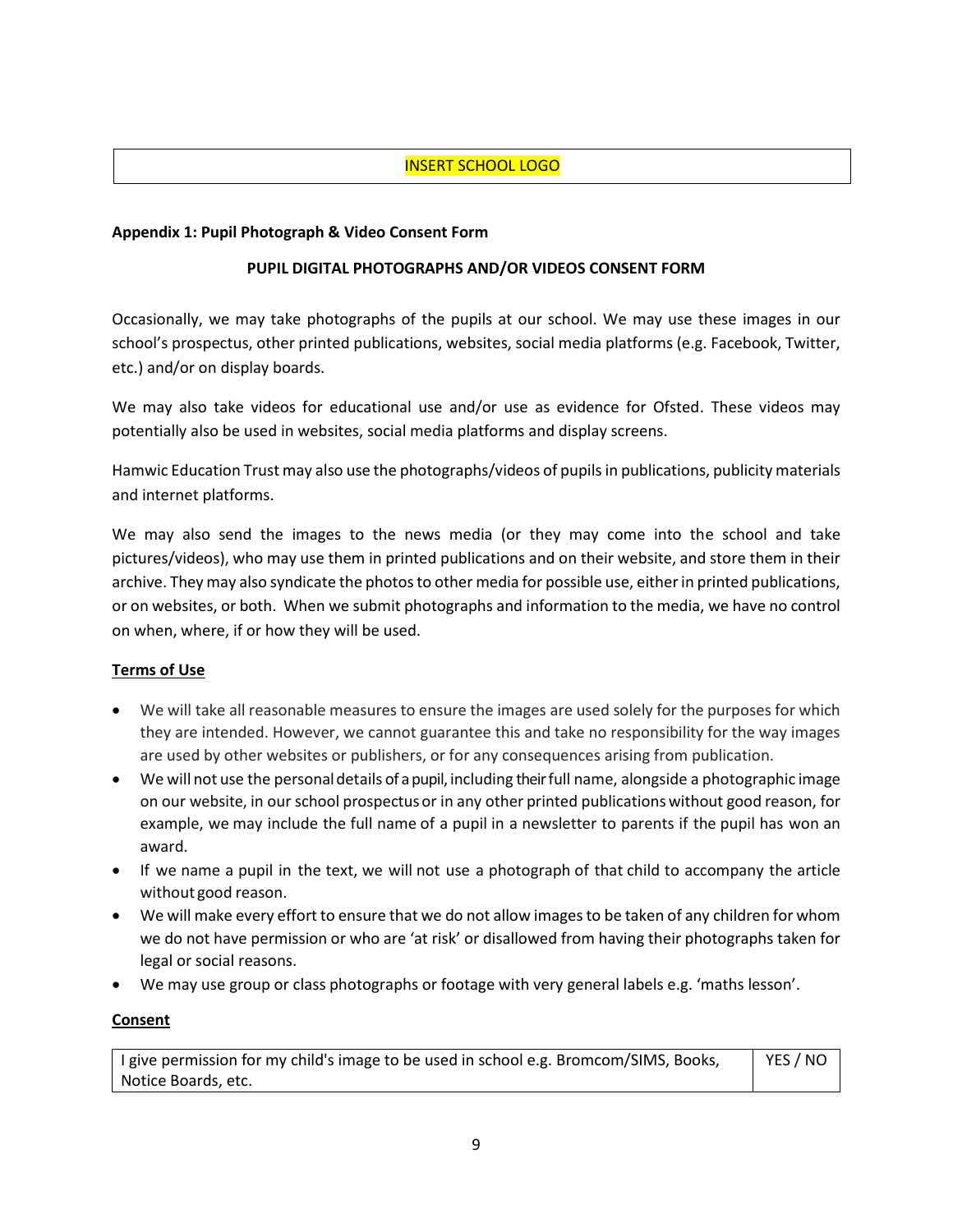| give permission for my child's image to appear in the school prospectus and/or other      | YES / NO |  |
|-------------------------------------------------------------------------------------------|----------|--|
| printed publications that the school or Trust produce for promotional purposes.           |          |  |
| give permission to the school and Trust to use my child's image on school/Trust websites. | YES / NO |  |
| give permission to the school to use images of my child in notifications via social media | YES / NO |  |
| (to include Twitter/Facebook) to share details of school events and activities.           |          |  |
| give permission for you to record my child's image on video or webcam to be displayed     | YES / NO |  |
| online via school or other websites.                                                      |          |  |
| give permission for images of my child to be used by the news media in printed and/or     | YES / NO |  |
| electronic form and stored in their archives. This might include images sent to the news  |          |  |
| media by the school and images/footage the media may take themselves if invited to the    |          |  |
| school to cover an event.                                                                 |          |  |

#### **I have read and understood the above information.**

| Pupil Name:  | Year Group        |
|--------------|-------------------|
| Parent Name: | Parent Signature: |
| Date:        |                   |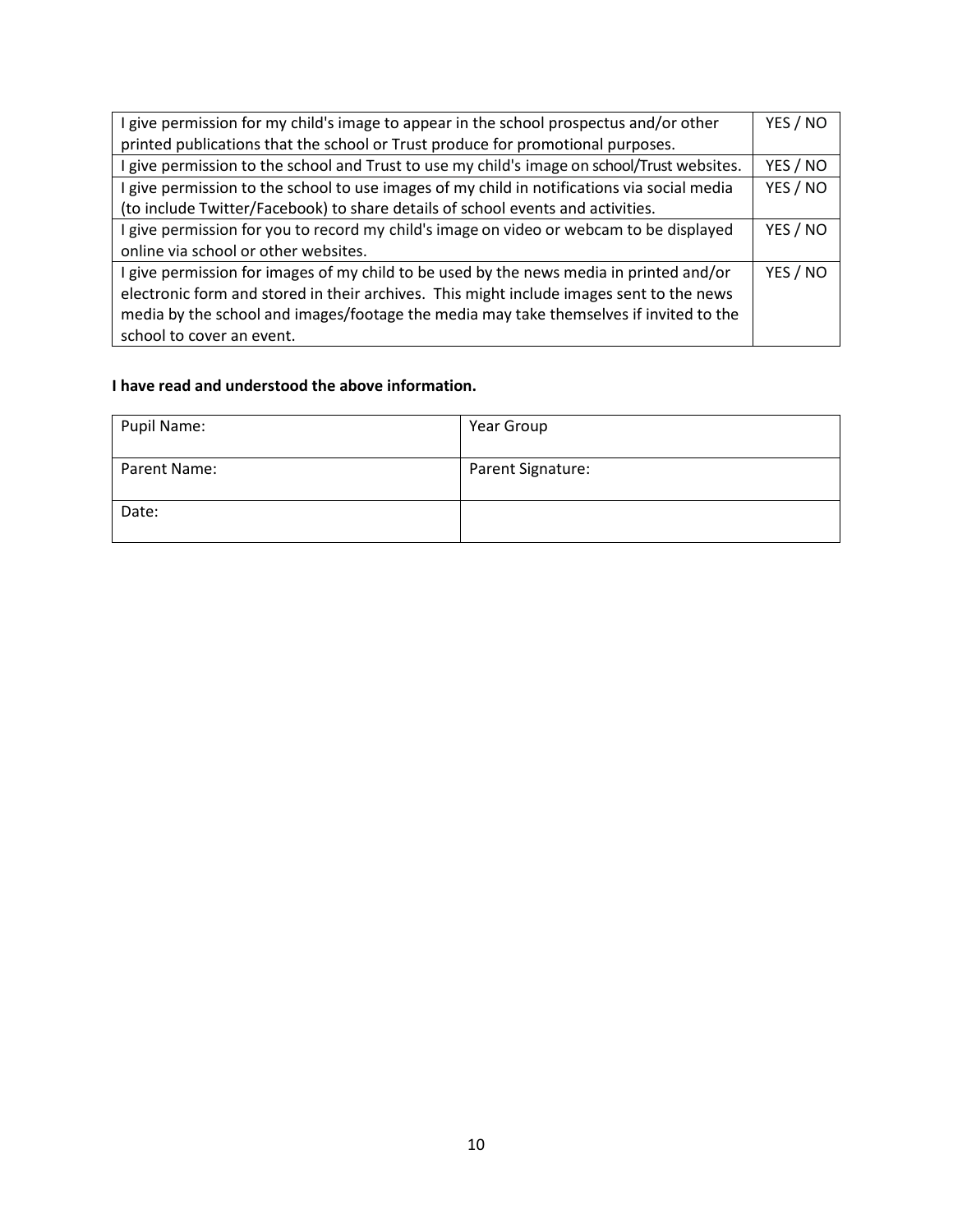#### **Appendix 2: Staff Photograph & Video Consent Form**

#### **STAFF DIGITAL PHOTOGRAPHS AND/OR VIDEOS CONSENT FORM**

<span id="page-10-0"></span>Occasionally, we may take photographs of staff at our school or Trust. We may use these images in our school's prospectuses, other printed publications, websites, social media platforms (e.g. Facebook, Twitter, etc.) and/or on display boards.

We may also take videos for educational use and/or use as evidence for Ofsted. These videos may potentially also be used in websites, social media platforms and display screens.

Hamwic Education Trust may also use the photographs/videos of staff in publications, publicity materials and internet platforms.

We may also send the images to the news media (or they may come into the school and take pictures/videos), who may use them in printed publications and on their website, and store them in their archive. They may also syndicate the photos to other media for possible use, either in printed publications, or on websites, or both. When we submit photographs and information to the media, we have no control on when, where, if or how they will be used.

### **Terms of Use**

- We will take all reasonable measures to ensure the images are used solely for the purposes for which they are intended. However, we cannot guarantee this and take no responsibility for the way images are used by other websites or publishers, or for any consequences arising from publication.
- We will make every effort to ensure that we do not allow images to be taken of any staff for whom we do not have permission or who are 'at risk' or disallowed from having their photographs taken for legal or social reasons.
- We may use group or class photographs or footage with very general labels e.g. 'maths lesson'.

#### **Consent**

| give permission for my image to be used in school e.g. SIMS/Bromcom, Books, Notice       | YES / NO |  |
|------------------------------------------------------------------------------------------|----------|--|
| Boards, etc.                                                                             |          |  |
| give permission to the school and Trust to use my image on school/Trust websites.        | YES / NO |  |
| give permission to the school to use images of me in notifications via social media (to  | YES / NO |  |
| include Twitter/Facebook) to share details of school events and activities.              |          |  |
| give permission for you to record my image on video or webcam to be displayed online     | YES / NO |  |
| via school or other websites.                                                            |          |  |
| give permission for images of me to be used by the news media in printed and/or          | YES / NO |  |
| electronic form and stored in their archives. This might include images sent to the news |          |  |
| media by the school and images/footage the media may take themselves if invited to the   |          |  |
| school to cover an event.                                                                |          |  |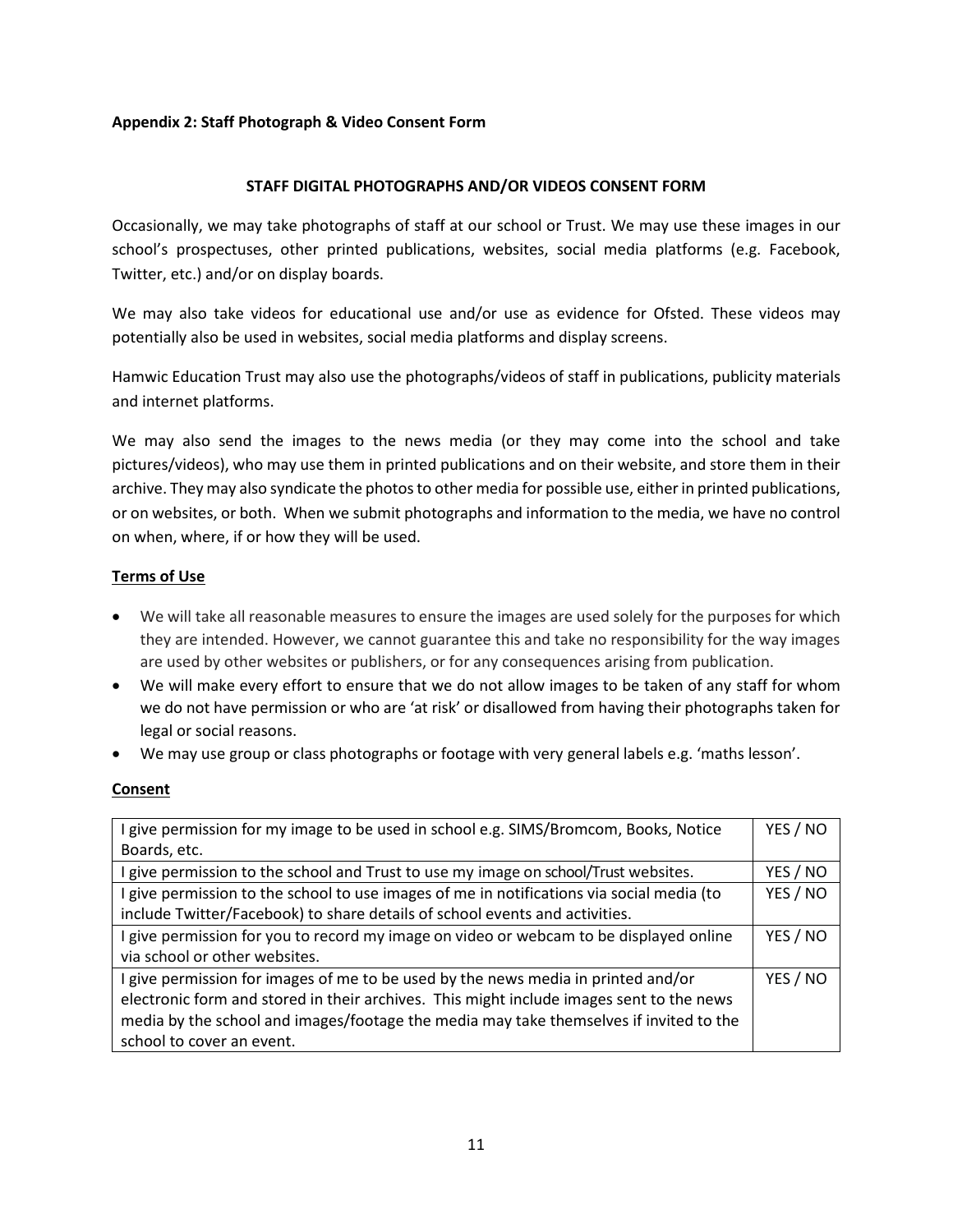# **I have read and understood the above information.**

| <b>Staff Name:</b> | <b>Staff Signature:</b> |
|--------------------|-------------------------|
|                    |                         |
| Date:              |                         |
|                    |                         |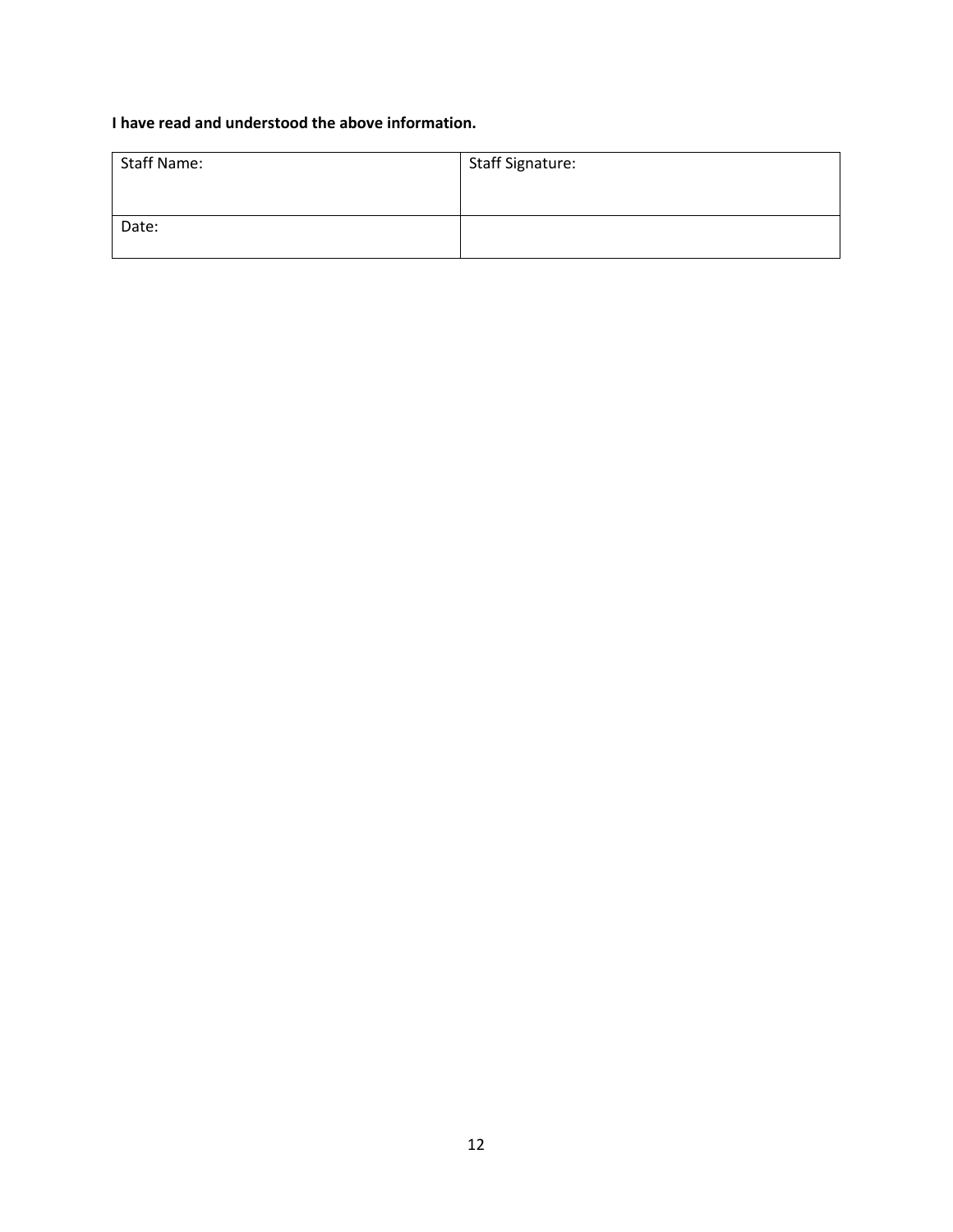### **Appendix 3: Data Breach Procedure for Hamwic Education Trust (the "Trust") and its schools**

#### **1. About this procedure**

<span id="page-12-0"></span>This procedure describes the actions that must be taken by staff to report any incident which may result in a personal data breach. A "personal data breach" is defined in Article 4(12) of the UK General Data Protection Regulation as:

"A breach of security leading to the accidental or unlawful destruction, loss, alteration, unauthorised disclosure of, or access to, personal data transmitted, stored or otherwise processed."

Often, when an incident first comes to light, it will not be possible to determine whether or not it constitutes a personal data breach. The term "incident" is used in this policy to describe any situation which may, upon investigation, turn out to be a personal data breach.

This policy should be read in conjunction with the Data Protection Policy which can be found on the Trust's website [\(www.hamwic.org\)](http://www.hamwic.org/) or on the Trust's intranet.

### **2. Identifying an incident**

An incident may come to light in a number of ways. For example, it could occur by:

- direct observation e.g. where a member of staff spots that personal data has been sent to the wrong email address;
- being reported to us by a pupil or parent: e.g. where a pupil notifies us that she/he has received personal data relating to another pupil;
- being reported to us by another party, such as a contractor, a local authority or a member of the public;
- compromise of your personal account through either phishing, ransomware or other form of cyber attack;
- an audit / review revealing that an incident had occurred

#### **3. Actions to take once an incident has been identified**

Whenever an incident is identified, the following actions must be taken:

|    | <b>Action</b>                                                                                                                          | <b>Responsibility</b>                                                                                        | <b>Timelines</b>                   |
|----|----------------------------------------------------------------------------------------------------------------------------------------|--------------------------------------------------------------------------------------------------------------|------------------------------------|
| 1. | Report the incident to the data compliance<br>officer for the school (or, if unavailable, the<br>Data protection officer of the Trust) | Member of staff who was<br>first made aware of the incident is identified<br>incident                        | Immediately after the              |
| 2. | Investigate and identify the full details of the<br>incident to identify the cause                                                     | Data compliance officer for $ $ As soon as possible<br>(with<br>school<br>the<br>assistance of the colleague | the $\vert$ following the incident |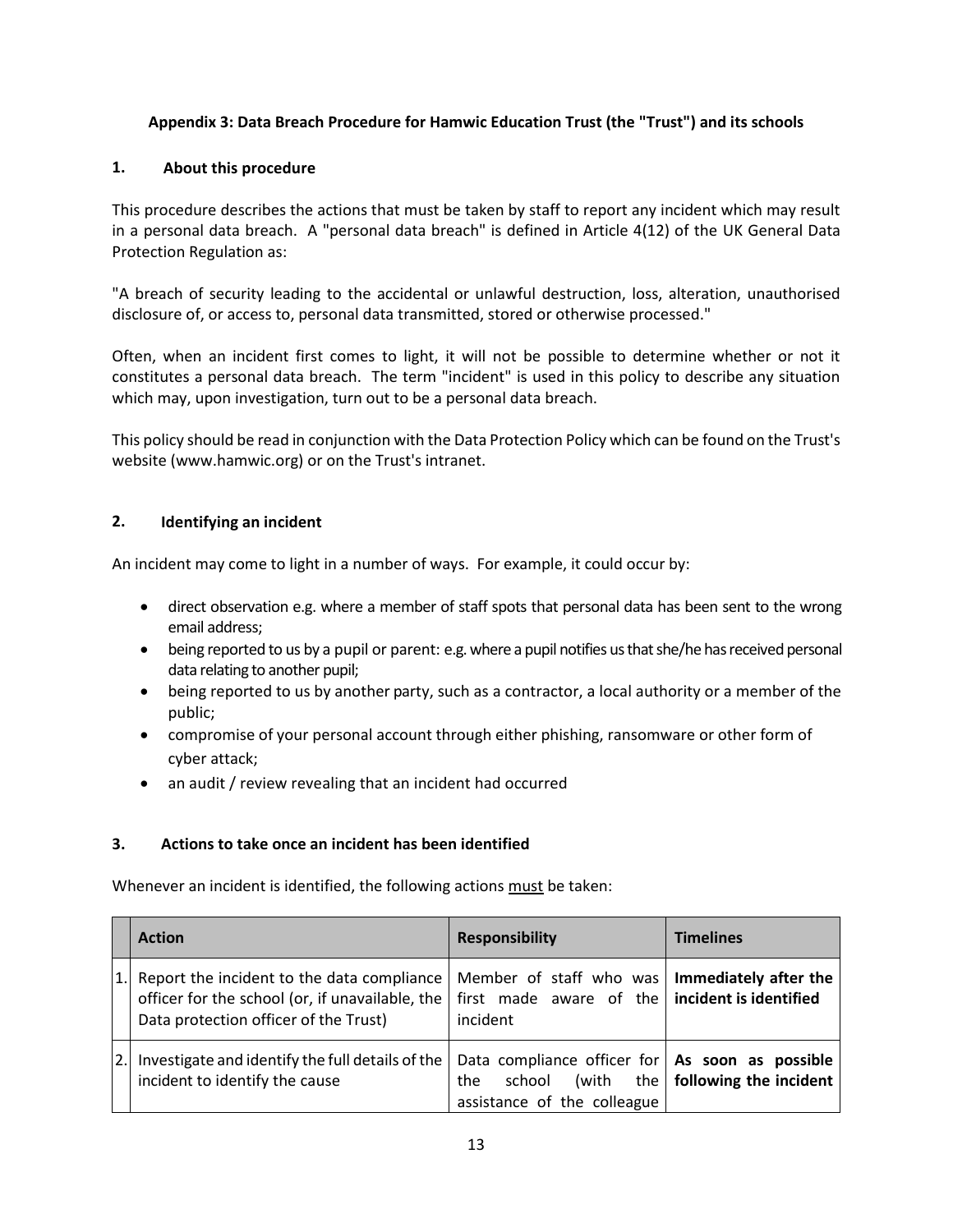|    |                                                                                                                                                                                                                         | who reported the incident)                                                                        | being reported                                                                     |
|----|-------------------------------------------------------------------------------------------------------------------------------------------------------------------------------------------------------------------------|---------------------------------------------------------------------------------------------------|------------------------------------------------------------------------------------|
| 3. | Identify any remedial action (see section 4,<br>below)                                                                                                                                                                  | Data compliance officer for<br>the school                                                         | As soon as possible<br>following the incident<br>being reported                    |
| 4. | Complete a formal Personal Data Breach<br>Form online at incidents.hamwic.org, which<br>will notify the DPO                                                                                                             | Data compliance officer for<br>the school                                                         | Within 48 hours of the<br>incident<br>being<br>identified                          |
| 5. | Review the Personal Data Breach Form and<br>determine whether the incident constitutes<br>a personal data breach or a 'near miss' (i.e.<br>an incident which does not meet the<br>definition of a personal data breach) | Data protection officer (in<br>conjunction with the data<br>compliance officer for the<br>school) | As soon as possible<br>following step 4                                            |
| 6. | If necessary, decide whether to notify (i) the<br>ICO; and/or (ii) individual data subjects, of<br>the personal data breach (see section 5,<br>below)                                                                   | Data protection officer (in<br>conjunction with the data<br>compliance officer for the<br>school) | As soon as possible<br>following step 4                                            |
| 7. | If necessary, notify the ICO of the personal<br>data breach                                                                                                                                                             | Data protection officer                                                                           | Within 72 hours of the<br>incident<br>being<br>identified                          |
| 8. | If necessary, notify individual data subjects<br>of the personal data breach                                                                                                                                            | Data compliance officer /<br>data protection officer                                              | Without undue delay<br>(in practice this should<br>be done as soon as<br>possible) |

**Please note all incidents should be reported to the Trust via the online GDPR Breach Form found at incidents.hamwic.org on the Trust Intranet. If any advice is needed, the DCO should email [compliance@hamwic.org.](mailto:compliance@hamwic.org)** 

## **4. Taking remedial action**

Following the reporting of the issue, the Trust's data protection officer shall advise the relevant data compliance officer what remedial action must be taken, in particular where pupils or parents are affected in any way by the personal data breach. Pupils or parents may suffer distress and inconvenience where they are aware that a breach has occurred. In some cases, they may be at risk of suffering financial detriment or physical harm as a result of the breach.

Remedial action should seek to mitigate any risks the pupil or parent has been exposed to as a result of the breach, to prevent similar breaches occurring in the future and to protect the Trust's and the school's reputation. Action will be dependent on case specifics, but the data protection officer should consider the Trust's responsibility to act in the best interests of pupils and parents.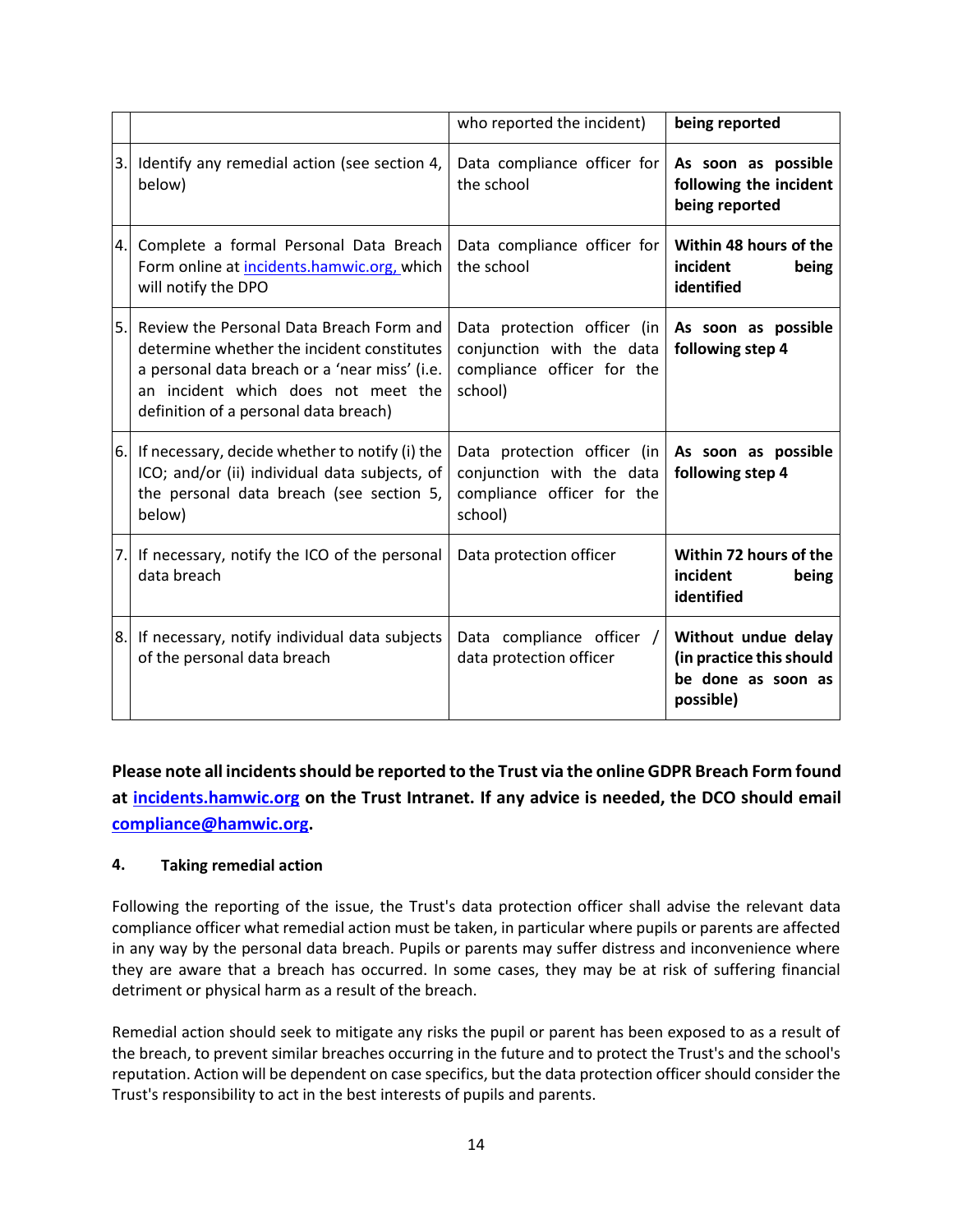If there is any doubt at all about the remedial action required to be taken, the data compliance officer must contact the Trust's data protection officer.

Remedial action might include the following:

- if personal data is in the hands of a third party, it should be retrieved from the third party or deleted from the third party's IT system (please speak to the managed services IT team for assistance);
- if the breach arose as a result of an IT issue, the source of the issue should be identified and rectified (please speak to IT for assistance);
- if the breach arose as a result of human error, the individual should be made aware of the error and where appropriate asked to undertake additional training

### **5. Notifying a personal data breach**

Under the UK General Data Protection Regulation, there is an obligation to report a personal data breach to the Information Commissioner's Office (ICO) 'without undue delay' and in any event within 72 hours of us becoming aware of the breach.

There is an exception to this reporting requirement where the personal data breach is unlikely to result in a risk to the rights and freedoms of the individuals affected. A decision on whether the breach must be reported to the ICO will be made by the Trust's data protection officer following receipt of the personal data breach form.

Where the personal data breach is likely to result in a high risk to the rights and freedoms of individuals affected, there is an obligation to notify those individuals of the breach 'without undue delay'. A personal data breach that may result in a high risk to individuals may include where a parent is exposed to the risk of suffering financial detriment or physical harm if they are not notified of the breach. Where this is the case, then the school data compliance officer or Trust's data protection officer must inform them of the breach by letter and issue a formal apology. The Trust's data protection officer will make the final decision as to whether notifying individuals is required.

Where pupils or parents are aware that they are the subject of a personal data breach, then they must be issued with a written apology. Brief details of the remedial action taken should be provided to reassure them, where this information can be provided without revealing any personal or confidential information.

Where appropriate, remedial action should also consider anyone other than the pupil(s) or parent(s) who may also have been affected indirectly. These individuals should also be sent a written apology to minimise the Trust's reputational damage.

As well as the requirement to report personal data breaches to the ICO, it may also be necessary to report them to other authorities such as the police. These actions should only be undertaken following consultation with the Trust's data protection officer.

#### **6. Follow-up action**

To ensure that we learn from our mistakes, the school responsible is required not only to confirm that